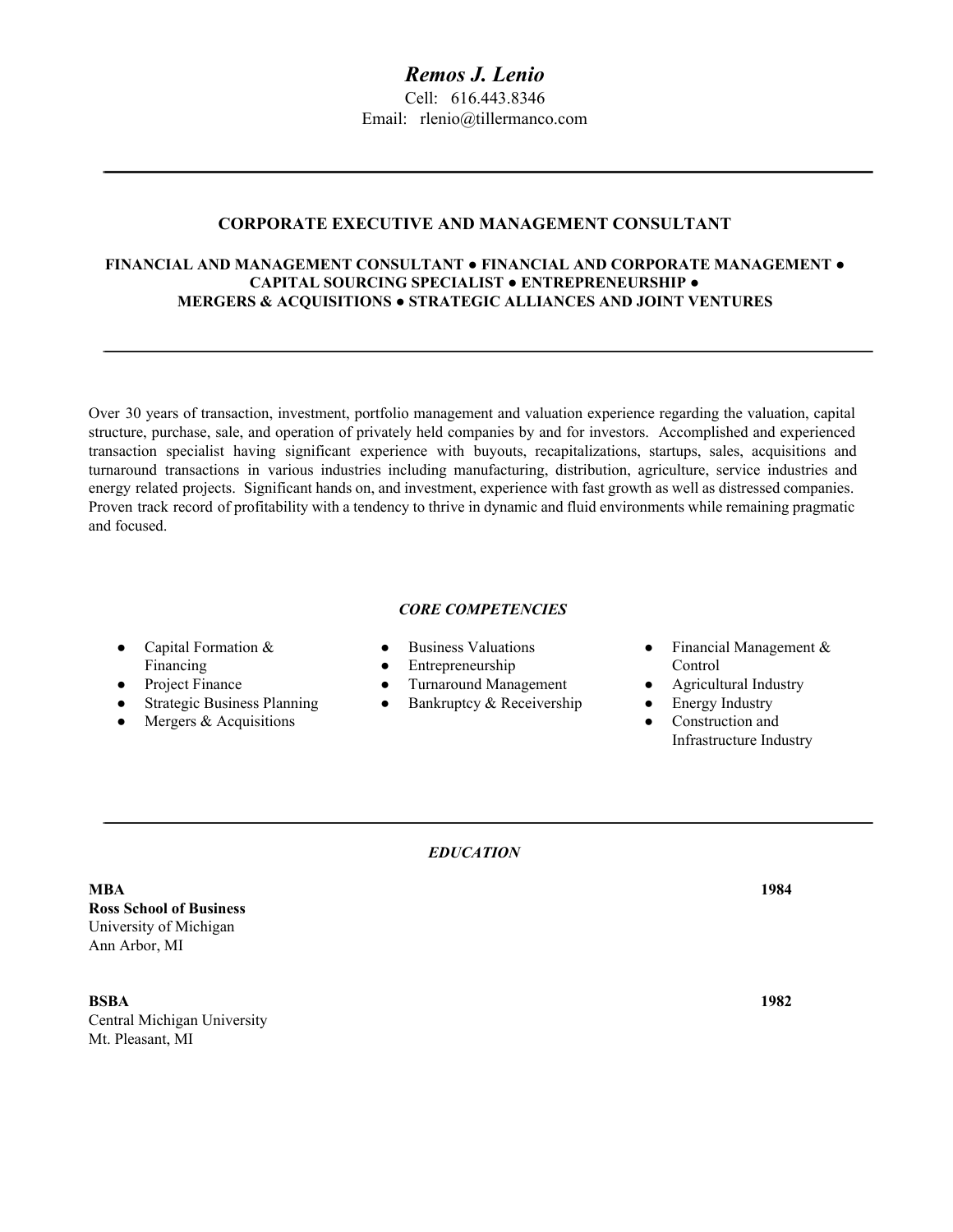#### *PROFESSIONAL EXPERIENCE*

## **FOUNDER / PARTNER 2015 to Present Tillerman & Co, Investment and Merchant Bank** *Grand Rapids, MI*

Tillerman & Co is a boutique investment/merchant bank focused on providing merger and acquisitions advisory services to, and investment in, lower middle market companies in the Midwest. Tillerman is focused on the manufacturing, distribution, business and consumer products, agribusiness and energy sectors. Tillerman particularly seeks opportunities to assist in ownership transitions that maintain the local control and presence of a company in its community. To that end, Tillerman will, in specific situations, take an ownership position to help achieve that goal. The company also assists with post-merger integration issues and communications to stakeholders during and after an ownership transition.

#### **FOUNDER / MANAGING PARTNER 1999 to 2015 DWH, LLC** *Grand Rapids, MI*

Founder and Principal of Hartwick Capital which was a middle market, merchant bank that merged with DWA in 2009 to form DWH. Focused on advising on the sale and/or recapitalization of middle market companies and consummated investments in 12 individual companies, advised over 20 companies with regards to their sale, purchase or financing options and performed hundreds of valuations both for internal use and as finished work product for clients. Historically the focus has been on distressed businesses with the goal being to recapitalize or reposition these companies for a future under different ownership or with different capital partners supporting their growth. Specific services provided include Financial Modeling (cash flow forecasting, projection development, ROI analysis, and capital structure development), Target Development (potential purchasers, potential investors or potential acquisition targets), Capital Sourcing from institutional sources, and Structuring Assistance with regards to generational transition.

*DIRECTOR* **1995 to 1999 Plante & Moran Corporate Finance** *Grand Rapids, MI*

Investment banker focused on serving the firm's clients located outside of the greater Detroit area and all clients operating in the construction materials industry. Acted as lead advisor on over 20 transactions involving the sale or purchase of privately held businesses and performed valuation services to facilitate the consummation of the multiple and various transactions. Also served as the financial advisor to obtain necessary funding to consummate the various transactions.

#### **VICE PRESIDENT OF FINANCE 1992 to 1995 Barak Ltd.** *Grand Rapids, MI*

Recruited to address multiple financial issues with this troubled, Grand Rapids, Michigan investment holding company and its respective subsidiaries. Responsible for all the financial aspects of the company, including financial reporting, banking, mergers and acquisitions, divestitures and fundraising from institutional and individual investors. Successfully resolved all the issues associated with two failed subsidiaries, wound down the operations of one subsidiary that was losing money due to negative gross margins and sold the fourth subsidiary to private equity group allowing the company's operations to be wound down, creditors repaid in full and money returned to shareholders.